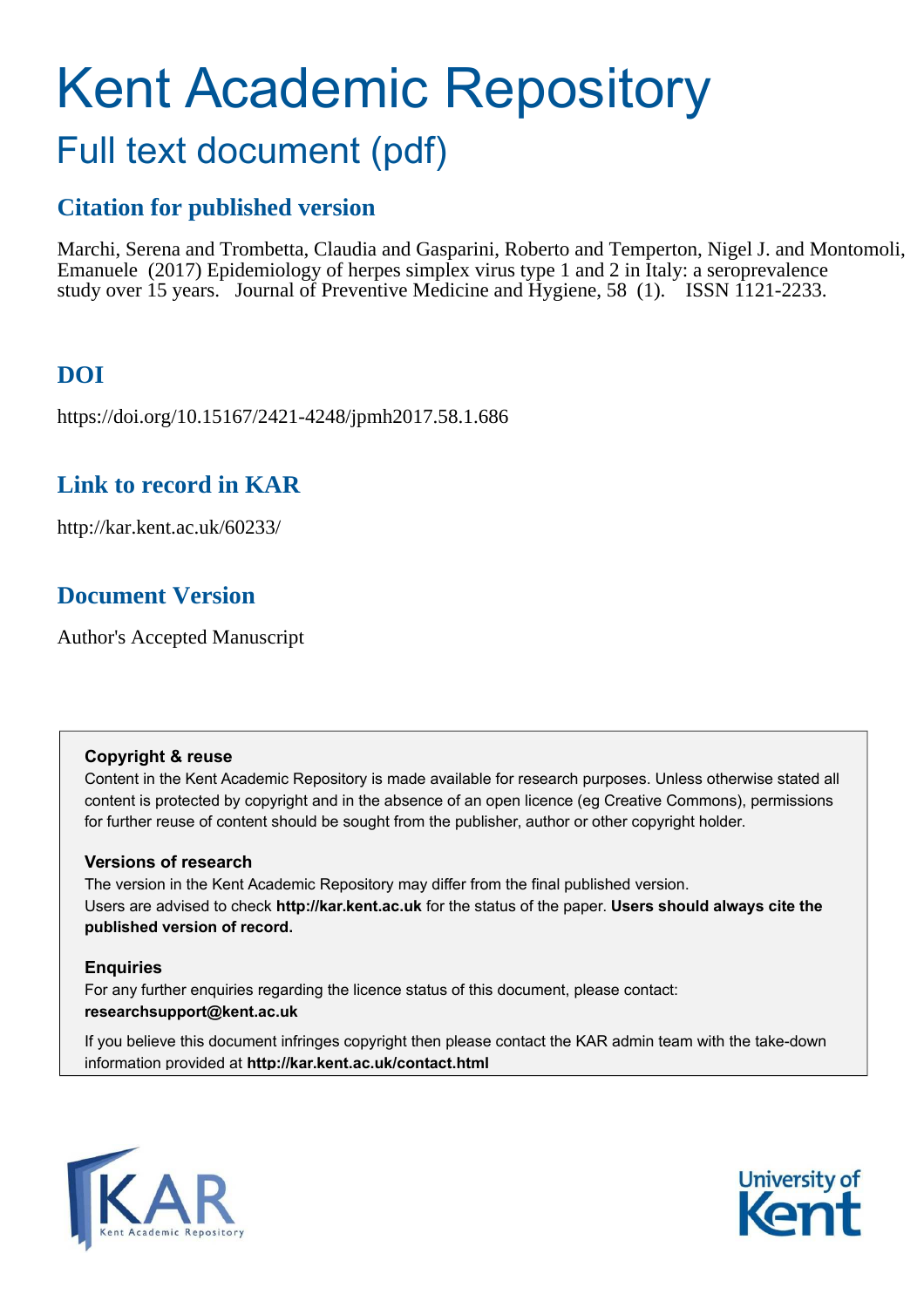# **Epidemiology of herpes simplex virus type 1 and 2 in Italy: a seroprevalence study from 2000 to 2014**

Serena Marchi<sup>1</sup>, Claudia Maria Trombetta<sup>1</sup>, Roberto Gasparini<sup>2</sup>, Nigel Temperton<sup>3</sup>, Emanuele Montomoli $1,4*$ 

<sup>1</sup> Department of Molecular and Developmental Medicine, University of Siena, Via A. Moro, 53100 Siena, Italy.

<sup>2</sup> Department of Health Sciences, University of Genoa, Genoa, Italy.

<sup>3</sup>Viral Pseudotype Unit, School of Pharmacy, University of Kent, Chatham Maritime, Kent ME4 4TB, United Kingdom.

<sup>4</sup> VisMederi Srl, Enterprise of Service in Life Sciences, Strada del Petriccio e Belriguardo 35, 53100 Siena, Italy.

\*Corresponding author: emanuele.montomoli@unisi.it, (+39) 0577 234134.

**Keywords:** Herpes simplex virus, HSV-1, HSV-2, seroprevalence, Italy.

**Running title: Herpes simplex type 1 and 2 in Italy**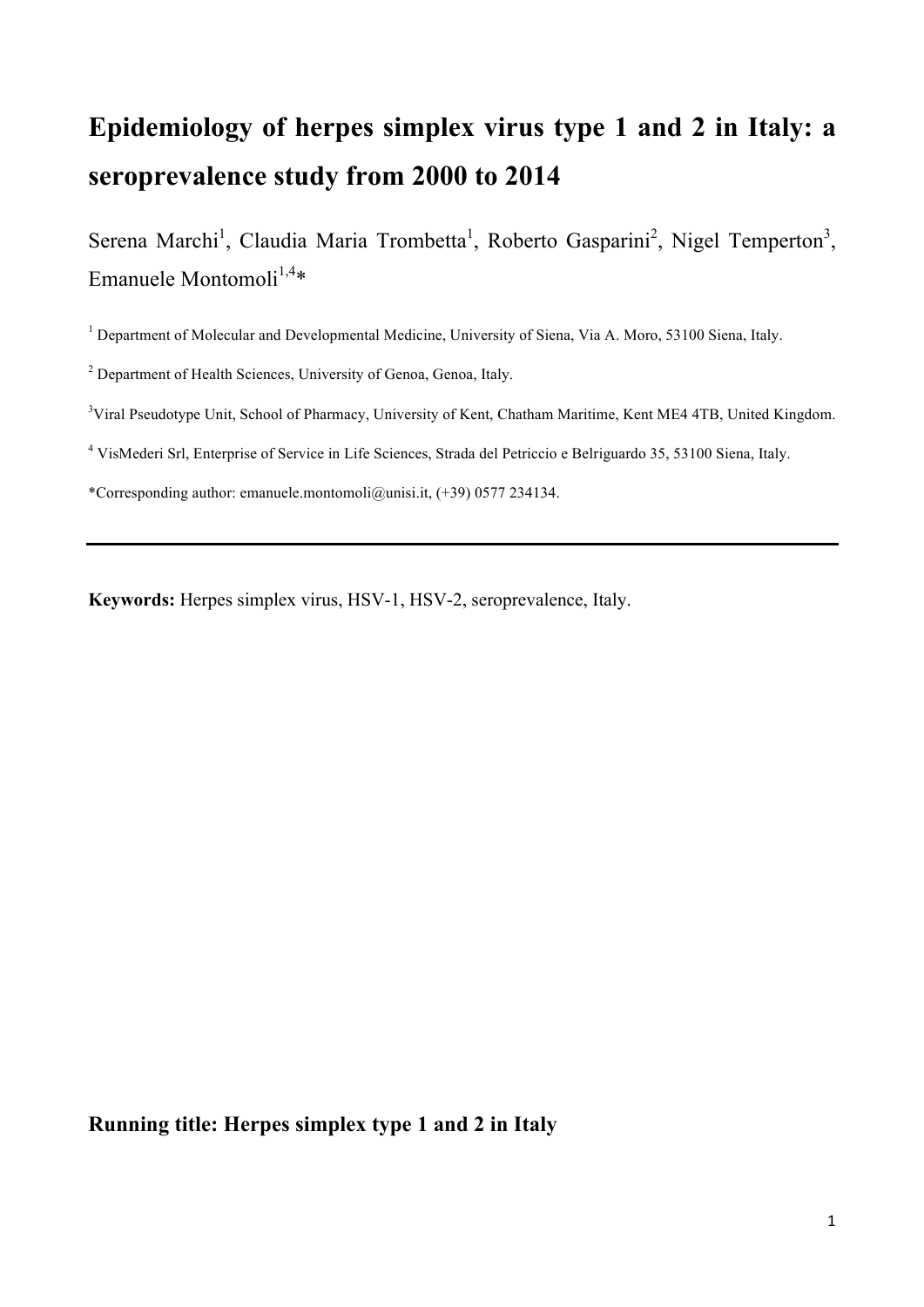#### **ABSTRACT**

**Introduction:** Herpes simplex viruses (HSV) are among the most widespread causative agents of human viral infections. HSV-2 is one of the commonest causes of genital disease, while HSV-1 is associated primarily with orolabial ulceration; however, recent changes in HSV epidemiology showed an increase in genital and neonatal herpes particularly caused by HSV-1. The main purpose of this study was to assess the seroprevalence of HSV-1 and HSV-2 in a random population in Siena (central Italy) in 2000, 2005 and 2013-2014 and in Bari (southern Italy) in 2005. Moreover, a preliminary study was conducted to investigate the spread of HSV infection in a population of pregnant women and infants in Bari in 2003, 2004 and 2005.

**Methods:** Human serum samples were tested for the presence of specific anti-HSV-1 and anti-HSV-2 IgG antibodies using a commercially available ELISA test.

**Results and conclusions:** For the primary purpose, seroprevalence rates observed in Siena were compared over the years sampled and with the seroprevalence rate found in Bari. Results of seroprevalence in Siena show a decreased trend for both viruses, especially in adolescents and young adults; moreover, HSV-2 seroprevalence rates found in the two cities suggest geographical differences. For the secondary purpose, prevalence rates among pregnant women were compared with the seroprevalence found in women of the general population. No significant difference in prevalence rates were found among pregnant women, while results indicate both viruses are a source of infection in infants.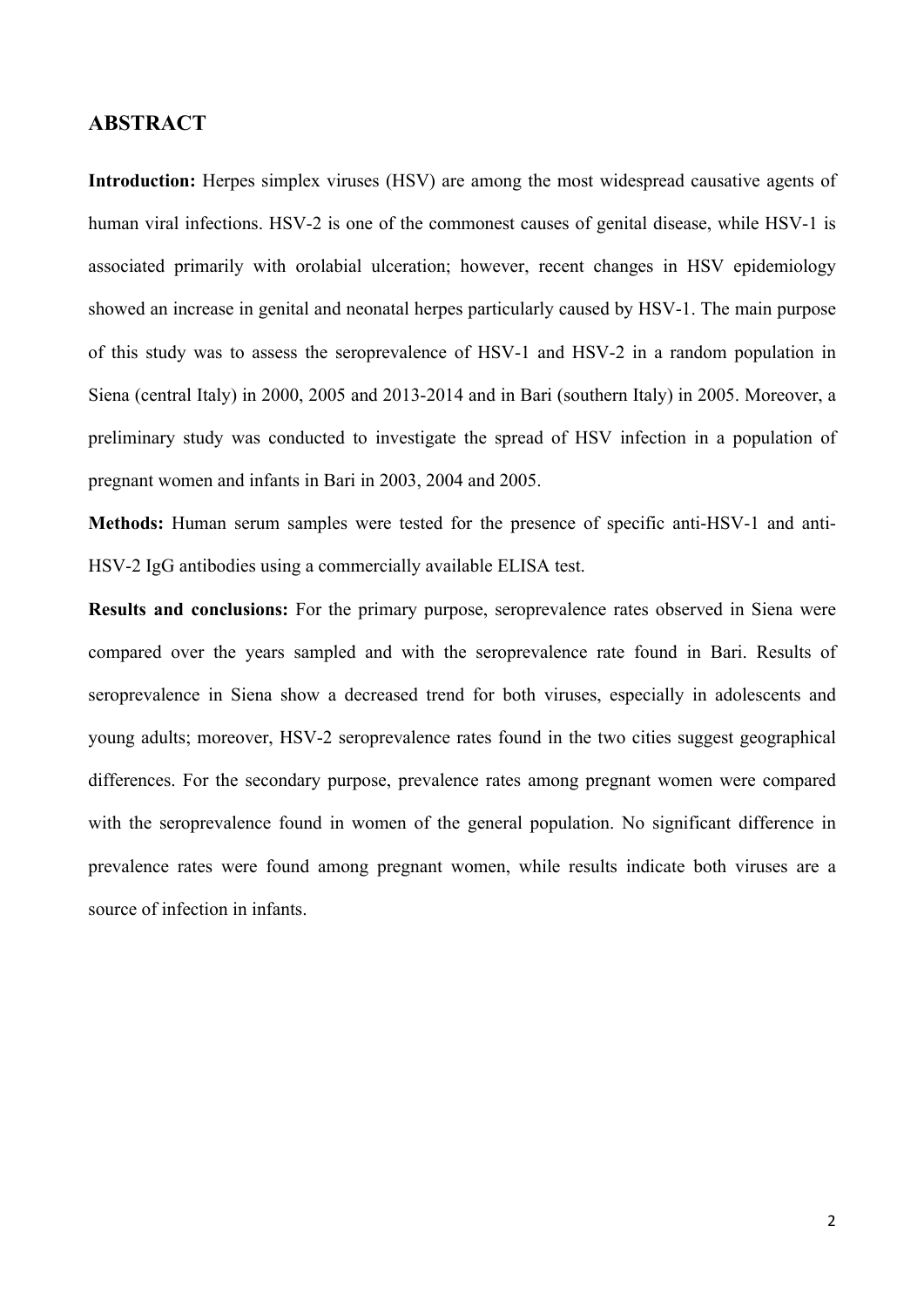#### **INTRODUCTION**

Herpes simplex virus (HSV) is one of the most widespread infections in humans, affecting 60-95% of the adult population worldwide. After entering the host, the virus establishes persistent and latent infection in neuronal ganglia, from which it can reactivate periodically causing recurrent infections. Most infections are subclinical; symptoms consist primarily of ulcerative lesions at the site of infection and, although rare, complications such as blindness, encephalitis and aseptic meningitis can occur, especially in immunocompromised hosts [1, 2]. Moreover, the acquisition of HSV during pregnancy is associated with miscarriage, prematurity, and congenital and neonatal herpes. HSV can cause severe infections in newborn by vertical transmission *in utero* or, in most cases, during vaginal delivery through contact with HSV-infected genital tract secretions, with a high mortality and neurodevelopmental disability [3-5].

There are two types of HSV, HSV-1 and HSV-2, both transmitted by direct contact with infected secretions. HSV-2 is transmitted sexually, resulting in one of the most common genital diseases, affecting adolescents and adults and facilitating HIV transmission [6, 7]. HSV-1 infection is associated predominantly with orolabial ulceration and occurs mostly by nonsexual contacts during childhood after the disappearance of maternal antibodies in the first year of life [7, 8]. However, recent changes in herpes infection epidemiology reported an increase in genital and neonatal herpes due to HSV-1 [9].

Nevertheless, many infections remain asymptomatic or do not require health care intervention, resulting in an underestimation of the spread of HSV. Serological tests based on the use of typespecific immunoassays that distinguish antibodies to HSV-1 and HSV-2, can recognize both symptomatic and asymptomatic infections, facilitating a better understanding of HSV epidemiology [6].

In Italy, some studies have investigated the seroprevalence of these viruses in different populations considered to be at low or high risk of acquiring the infection. According to these studies, HSV-1 infection is widespread, with seroprevalence rates of 93% in the adult population [10]. Conversely,

3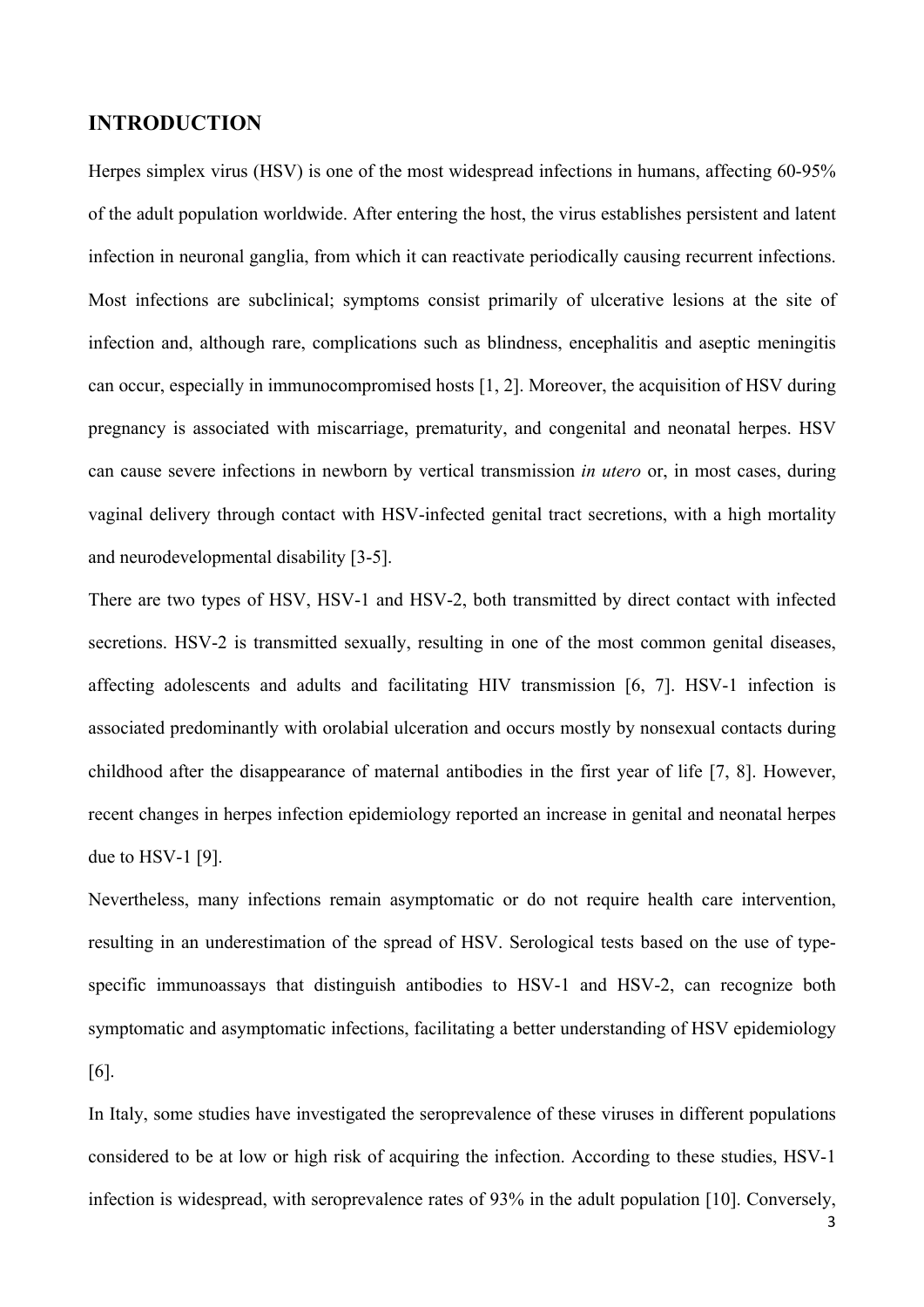the circulation of HSV-2 is more limited (5,5% in adults, according to Suligoi *et al.* [11]) and frequently associated with other sexually transmitted diseases (STD) [12-14]. Moreover, a HSV-2 seroprevalence study conducted on samples collected in 1998 showed 7.6% positivity to HSV-2 antibodies among pregnant women [11], comparable to 8.4% seroprevalence in a similar survey conducted in Northern Italy [15].

HSV infection control is of relevance for public health especially for mitigating the risk of neonatal herpes and associated diseases; thus, monitoring the epidemiology of HSV infections is an important tool for prevention and control strategies, as suggested by Woestenberg *et al.* [16]. In Italy, a characterization of HSV infections in the general population over time is lacking. To revise the epidemiology of HSV in Italy, a seroepidemiological study was carried out to determine the HSV-1 and HSV-2 antibody prevalence in the general population of two cities from different geographical areas (Siena, central Italy and Bari, southern Italy), making a comparison between seroprevalence rates obtained over a period of nearly 15 years. Moreover, a preliminary study was carried out in a small population of samples of pregnant women and infants, to evaluate HSV as a source of infection in infants.

#### **METHODS**

HSV antibody tests were performed on human serum samples from the internal serum bank of the Laboratory of Molecular Epidemiology, Department of Molecular and Developmental Medicine, University of Siena. The samples had been anonymously collected in compliance with Italian law on Ethics; the only information available for these subjects were age, gender and state of pregnancy. 1776 samples (640 in 2000, 636 in 2005 and 500 in 2013-2014) collected in the Siena area and 168 samples collected in 2005 in the province of Bari were tested for the presence of specific anti-HSV-1 and anti-HSV-2 IgG antibodies. In addition, 91 samples from pregnant women and 70 samples from infants collected in the province of Bari in 2003, 2004 and 2005, were tested. In particular,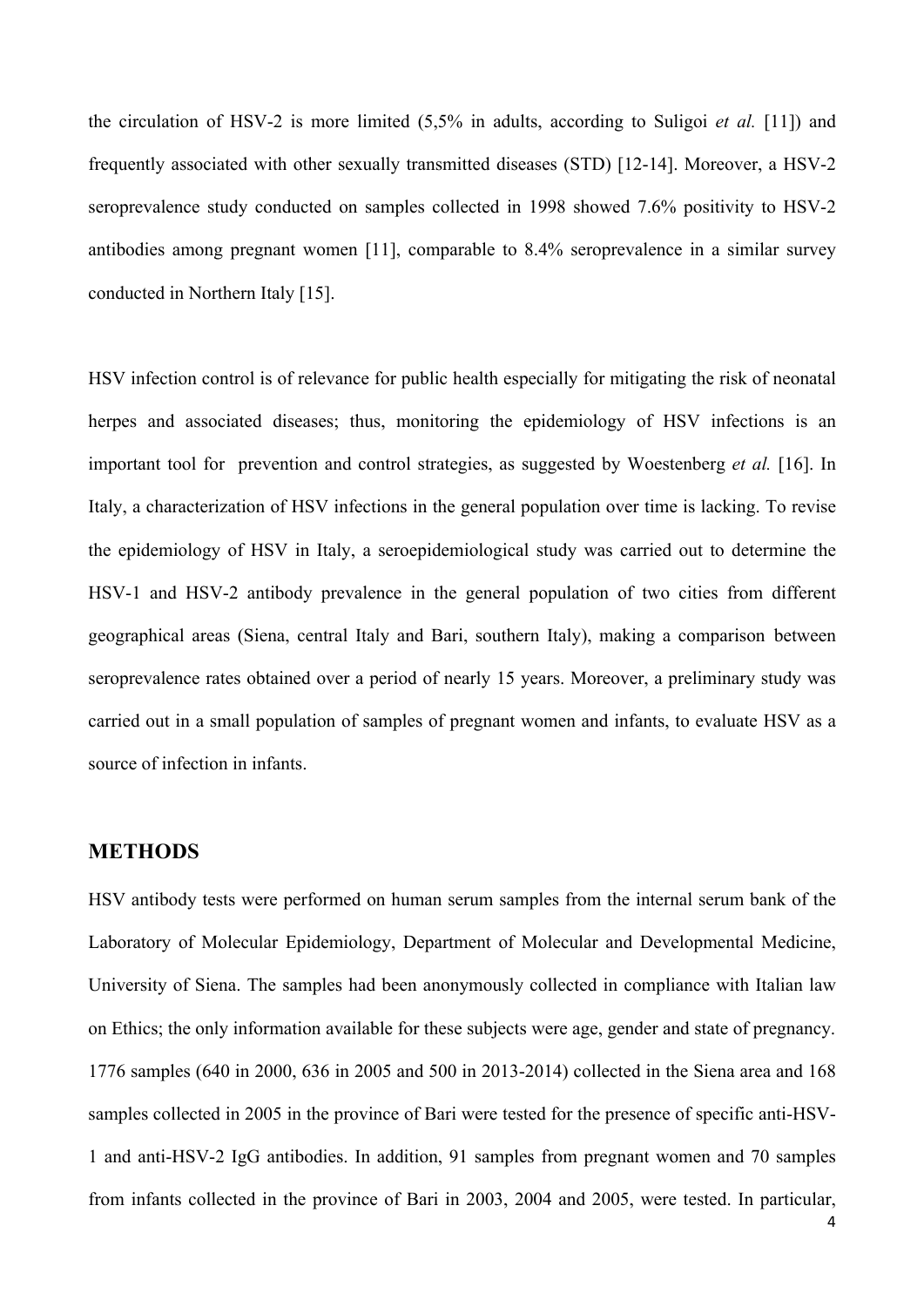infants were subdivided in two age-groups, 0-11 months of age and 1 year of age, considering the waning of maternal antibodies over a period of 6-12 months [17] . A population summary is shown in Table 1a, 1b and 1c.

| Age groups   |     | <b>Siena 2000</b> |            |     | <b>Siena 2005</b> |            | Siena 2013-2014 |     |            |  |
|--------------|-----|-------------------|------------|-----|-------------------|------------|-----------------|-----|------------|--|
|              | M   | F                 | <b>TOT</b> | M   | F                 | <b>TOT</b> | M               | F   | <b>TOT</b> |  |
| $0 - 14$     | 60  | 40                | 100        | 39  | 19                | 58         | 10              | 5   | 15         |  |
| $15-19$      | 8   | 41                | 49         | 10  | 10                | 20         | 9               | 13  | 22         |  |
| $20 - 24$    | 12  | 39                | 51         | 10  | 11                | 21         | 23              | 22  | 45         |  |
| $25-29$      | 12  | 42                | 54         | 7   | 29                | 36         | 26              | 23  | 49         |  |
| $30 - 34$    | 16  | 50)               | 66         | 11  | 28                | 39         | 19              | 31  | 50         |  |
| 35-39        | 20  | 31                | 51         | 16  | 37                | 53         | 25              | 36  | 61         |  |
| 40-49        | 43  | 63                | 106        | 39  | 59                | 98         | 51              | 59  | 110        |  |
| $50+$        | 54  | 90                | 144        | 149 | 141               | 290        | 74              | 71  | 145        |  |
| <b>Total</b> | 225 | 396               | 621        | 281 | 334               | 615)       | 237             | 260 | 497        |  |
| a)           |     |                   |            |     |                   |            |                 |     |            |  |

|              |    | <b>Bari 2005</b> |            | Bari 2003-2004-2005 |
|--------------|----|------------------|------------|---------------------|
| Age groups   | M  | F                | <b>TOT</b> | Pregnant            |
| $0 - 14$     | 28 | 28               | 56         |                     |
| $15-19$      | 10 | 6                | 16         |                     |
| $20 - 24$    | 5  | 7                | 12         | 9                   |
| $25 - 29$    | 6  | 15               | 21         | 30                  |
| 30-34        | 7  | 25               | 32         | 34                  |
| 35-39        | 13 | 18               | 31         | 18                  |
| <b>Total</b> | 69 | 99               | 168        | 91                  |

 $\overline{b)}$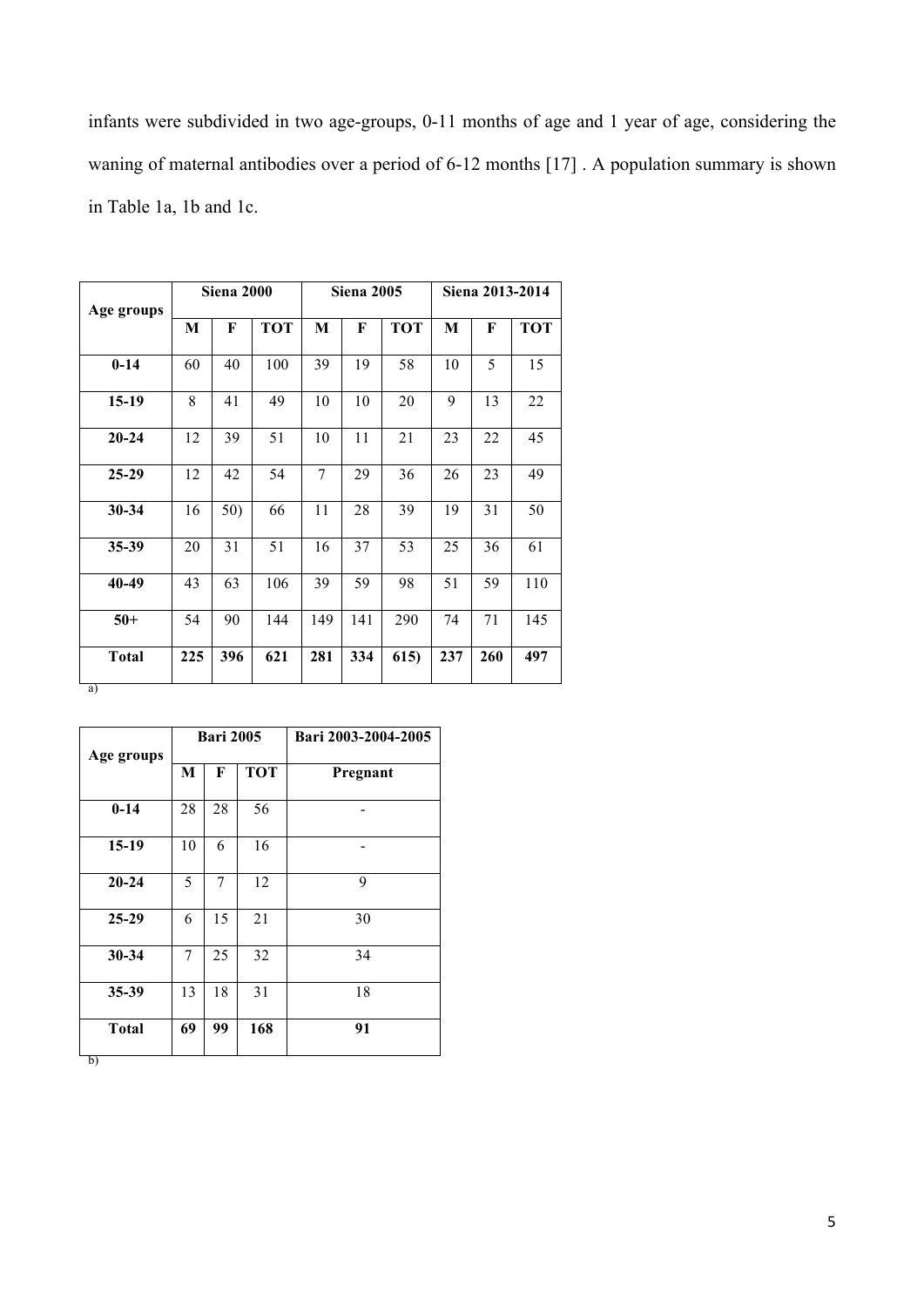| Age groups  | Bari 2003-2004-2005 |
|-------------|---------------------|
| 0-11 months | 34                  |
| 1 year old  | 34                  |
| тот         | 68                  |
|             |                     |

Table 1. General population of Siena in 2000, 2005 and 2013-2014 (a), general population of Bari 2005 and pregnant women of Bari 2003, 2004 and 2005 (b) and infants of Bari 2003, 2004, 2005 (c).

Type specific serum antibodies to HSV-1 and HSV-2 were detected by commercial ELISA kits BEIA HSV 1 IgG and BEIA HSV 2 Rec IgG (TechnoGenetics, Milano, Italy). ELISA assays were performed in accordance with the manufacturer's instructions. According to the manufacturer, the tests have sensitivity and specificity of 98.7% and 100% for HSV-1 and 94.1% and 98.5% for HSV-2 respectively. Cut-off levels were >1.1 for seropositivity and <0.9 for seronegativity; samples with borderline results (between 0.9 and 1.1) were excluded from the study.

Sex and age-specific seroprevalence rates were calculated, along with the corresponding 95% confidence intervals (CI). Statistical analysis was performed using the Yates corrected chi-squared test to compare prevalence rates among different groups and the chi-squared test for the trend to evaluate possible tendencies in seroprevalence rates over time. Statistical significance was set at P<0.05, two tailed.

#### **RESULTS**

A total of 2105 serum samples were tested by ELISA assay, 45 of which yielded borderline results and were excluded from the statistical analysis. Samples collected in the general population of Siena and Bari were divided by sex and classified into eight age groups: 0-14 (children), 15-19 (adolescents), 20-24 (young adults), 25-29, 30-34, 35-39, 40-49 and >50 years old. Samples collected from pregnant women were divided in four age groups: 20-24, 25-29, 30-34 and 35-39 years old, while samples from infants were divided into <1-year-old and 1-year-old.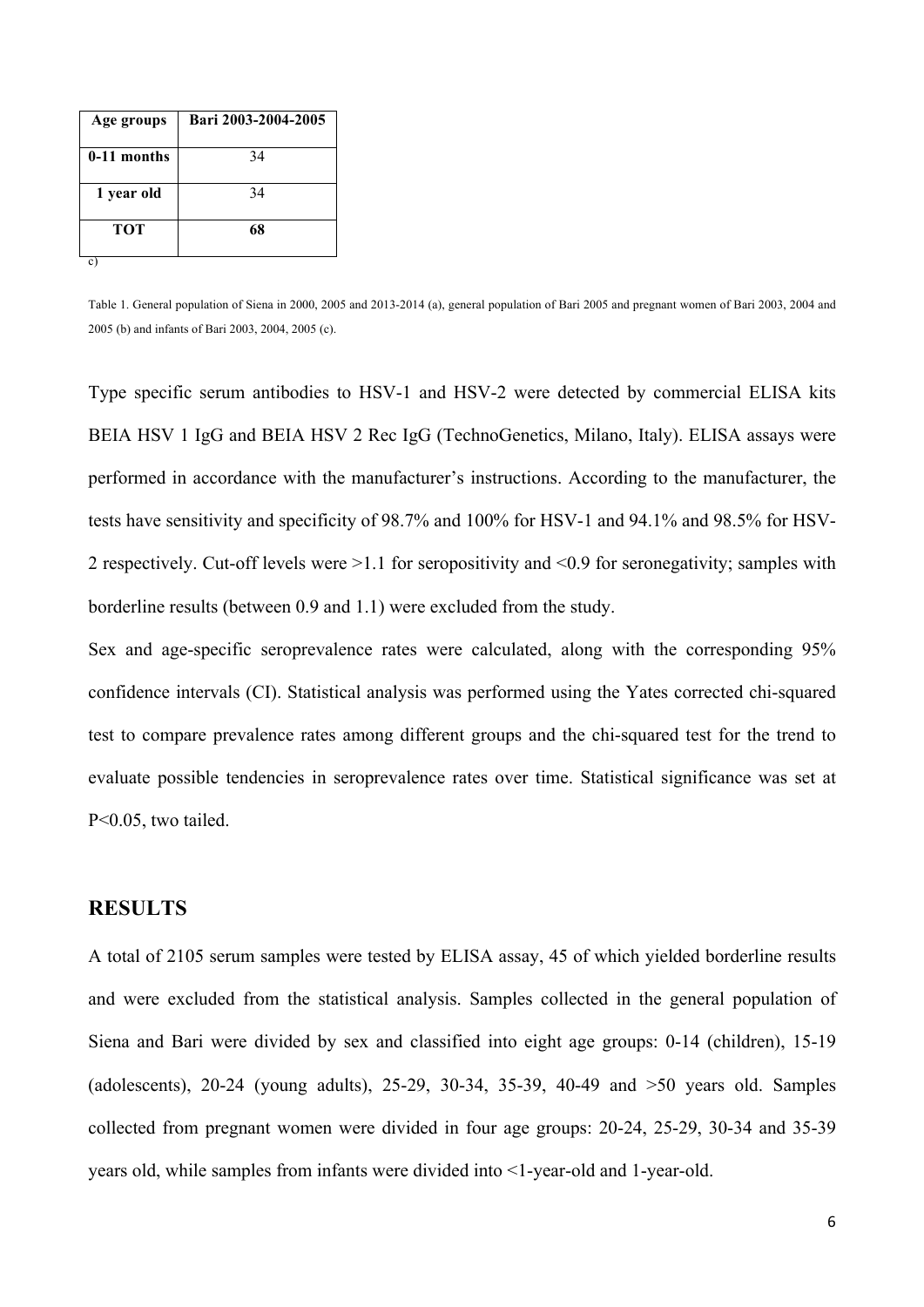#### a) HSV-1 seroprevalence in the general population

The results for specific IgG antibodies against HSV-1 in samples collected in Siena are reported in Table 2.

| Age          |             | Siena 2000 (%) |            |             | Siena 2005 (%) |            |             | Siena 2013-2014 (%) |            |  |
|--------------|-------------|----------------|------------|-------------|----------------|------------|-------------|---------------------|------------|--|
| groups       | $\mathbf M$ | $\mathbf F$    | <b>TOT</b> | $\mathbf M$ | $\mathbf F$    | <b>TOT</b> | $\mathbf M$ | $\mathbf F$         | <b>TOT</b> |  |
| $0 - 14$     | 42/60       | 23/40          | 65/100     | 21/39       | 9/19           | 30/58      | 3/10        | 3/5                 | $6/15$     |  |
|              | (70)        | (57.5)         | (65)       | (53.8)      | (47.4)         | (51.7)     | (30)        | (60)                | (40)       |  |
| $15-19$      | 8/8         | 35/41          | 43/49      | 6/10        | 1/10           | 7/20       | 2/9         | 4/13                | 6/22       |  |
|              | (100)       | (85.4)         | (87.8)     | (60)        | (10)           | (35)       | (22.2)      | (30.8)              | (27.3)     |  |
| $20 - 24$    | 10/12       | 39/39          | 49/51      | 6/10        | 8/11           | 14/21      | 7/23        | 9/22                | 16/45      |  |
|              | (83.3)      | (100)          | (96.1)     | (60)        | (72.7)         | (66.7)     | (30.4)      | (40.9)              | (35.6)     |  |
| $25-29$      | 11/12       | 38/42          | 49/54      | 5/7         | 25/29          | 30/36      | 18/26       | 18/23               | 36/49      |  |
|              | (91.7)      | (90.5)         | (90.7)     | (71.4)      | (86.2)         | (83.3)     | (69.2)      | (78.3)              | (73.5)     |  |
| $30 - 34$    | 14/16       | 47/50          | 61/66      | 9/11        | 27/28          | 36/39      | 10/19       | 28/31               | 38/50      |  |
|              | (87.5)      | (94)           | (92.4)     | (81.8)      | (96.4)         | (92.3)     | (52.6)      | (90.3)              | (76)       |  |
| $35 - 39$    | 20/20       | 29/31          | 49/51      | 15/16       | 29/37          | 44/53      | 14/25       | 27/36               | 41/61      |  |
|              | (100)       | (93.5)         | (96.1)     | (93.7)      | (78.4)         | (83)       | (56)        | (75)                | (67.2)     |  |
| $40 - 49$    | 38/43       | 62/63          | 100/106    | 31/39       | 54/59          | 85/98      | 36/51       | 47/59               | 83/110     |  |
|              | (88.4)      | (98.4)         | (94.3)     | (79.5)      | (91.5)         | (86.7)     | (70.6)      | (79.7)              | (75.4)     |  |
| $50+$        | 47/54       | 89/90          | 136/144    | 138/149     | 131/141        | 269/290    | 58/74       | 64/71               | 122/145    |  |
|              | (87)        | (98.9)         | (94.4)     | (92.6)      | (92.9)         | (92.8)     | (78.4)      | (90.1)              | (84.1)     |  |
| <b>Total</b> | 190/225     | 362/396        | 552/621    | 231/281     | 284/334        | 515/615    | 148/237     | 200/260             | 348/497    |  |
|              | (84.4)      | (91.4)         | (88.9)     | (82.2)      | (85)           | (83.7)     | (62.4)      | (76.9)              | (70)       |  |

Table 2. HSV-1 seroprevalence in population of Siena in 2000, 2005 and 2013-2014, divided by sex (male (M) and female (F)) and age groups.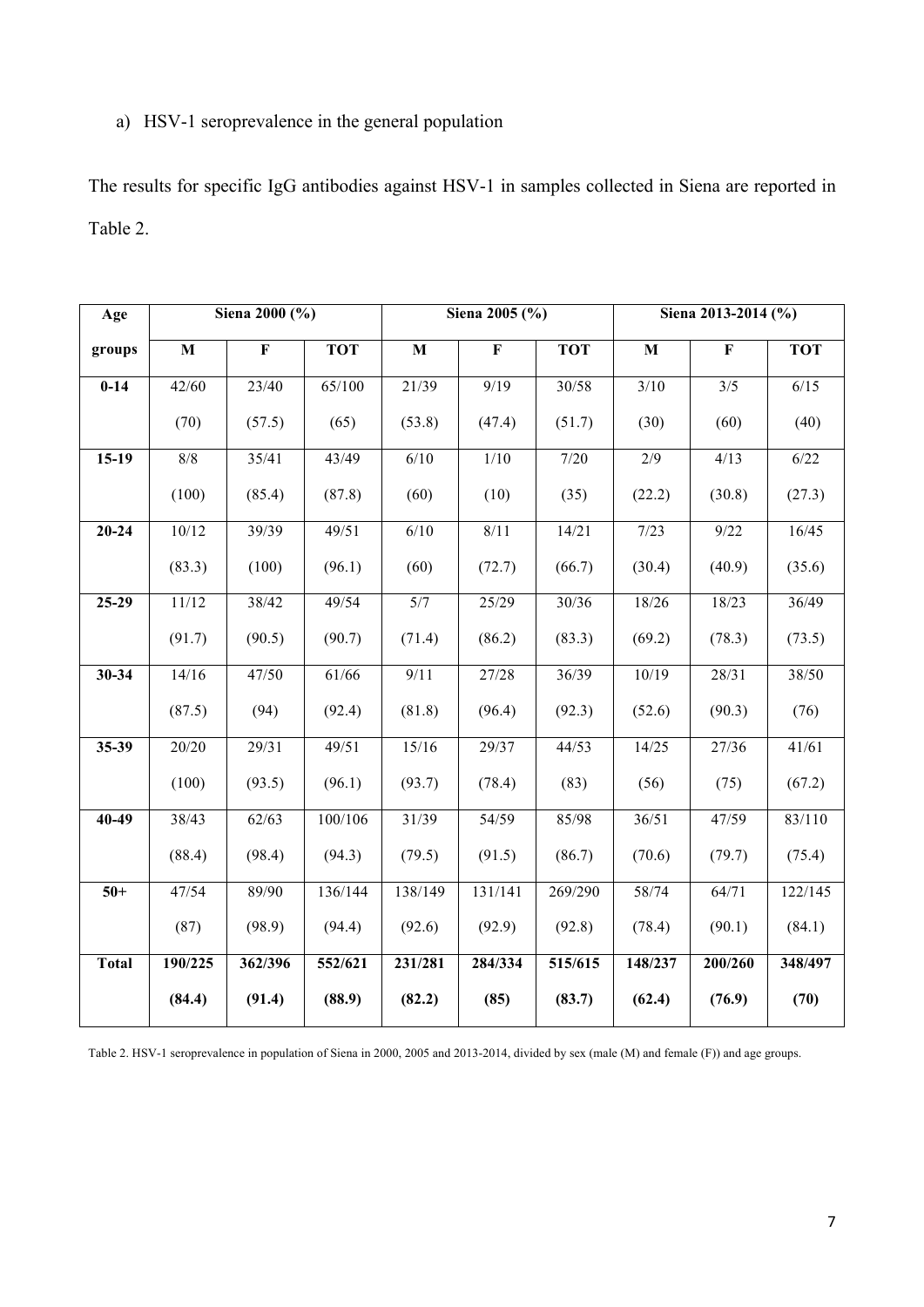Overall, HSV-1 seroprevalence declined significantly (P<0.001) from 2000 to 2013-2014 in the study population, in particular rates by sex showed a decrease of 14.5% in women and 22% in men; however, the prevalence remained significantly higher among women (P=0.003).

In all the years considered in this study, a steady increase in the proportion of HSV-1 seropositive occurred with age  $(P<0.001)$ . As shown in Figure 1, from 2000 to 2013-2014 seroprevalence declined significantly (P<0.001) among adolescents and young adults (from 87.8% and 96.1% in 2000 to 27.3% and 35.6% in 2013-2014 respectively) as well as for 35-39- and 40-49-years-old groups; moreover, there is an important decrease among 30-34 years old (P=0.018) and in subjects over 50 (P=0.003). Among children and 25-29 years old subjects, there were no significant changes.



Figure 1. HSV-1 seroprevalence in population of Siena in 2000, 2005 and 2013-2014, divided by age groups with 95% CI.

The greatest increase in infections in 2000 was amongst adolescents (P=0.006 with children), whilst in 2013-2014 it was in the 25-29 years group  $(73.5\%; P<0.001$  with 20-24 age group of the same year). In particular, a significant difference was found between 20-24 and 25-29 year old men  $(P=0.015)$ , but also in women  $(P=0.024)$ .

The seroprevalence in samples collected in Siena in 2005 was compared with the results of the samples collected in Bari in the same year (Table 3). No significant differences were found between the two cities.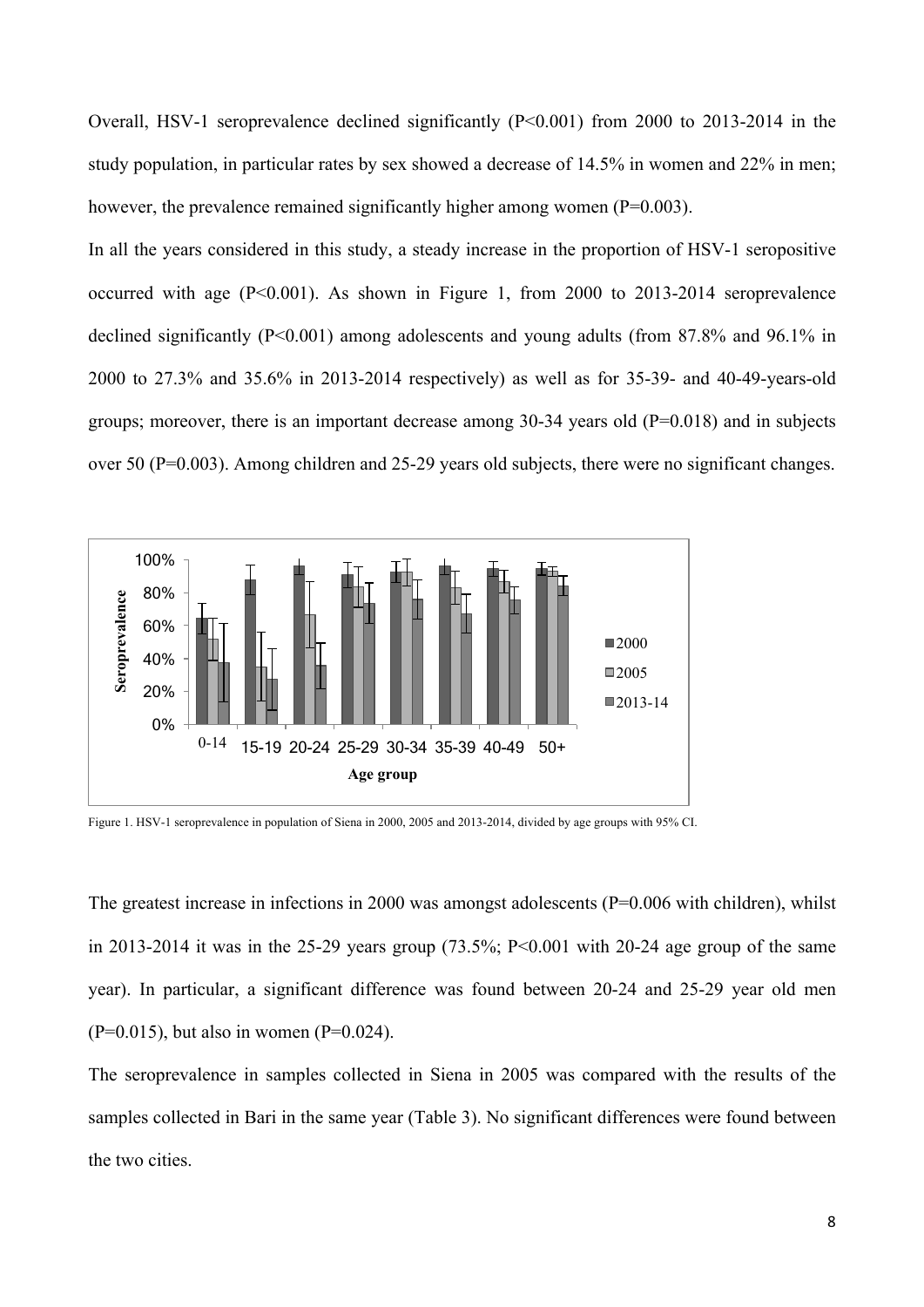| Age groups   |        | Siena 2005 (%) |            | Bari 2005 (%) |        |            |
|--------------|--------|----------------|------------|---------------|--------|------------|
|              | M      | F              | <b>TOT</b> | M             | F      | <b>TOT</b> |
| $0-14$       | 21/39  | 9/19           | 30/58      | 18/28         | 13/28  | 31/56      |
|              | (53.8) | (47.4)         | (51.7)     | (64.3)        | (46.4) | (55.4)     |
| 15-19        | 6/10   | 1/10           | 7/20       | 5/10          | 4/6    | 9/16       |
|              | (60)   | (10)           | (35)       | (50)          | (66.7) | (56.2)     |
| $20 - 24$    | 6/10   | 8/11           | 14/21      | 4/5           | 5/7    | 9/12       |
|              | (60)   | (72.7)         | (66.7)     | (80)          | (71.4) | (75)       |
| 25-29        | 5/7    | 25/29          | 30/36      | 3/6           | 13/15  | 16/21      |
|              | (71.4) | (86.2)         | (83.3)     | (50)          | (86.7) | (76.2)     |
| 30-34        | 9/11   | 27/28          | 36/39      | 6/7           | 22/25  | 28/32      |
|              | (81.8) | (96.4)         | (92.3)     | (85.7)        | (88)   | (87.5)     |
| 35-39        | 15/16  | 29/37          | 44/53      | 12/13         | 16/18  | 28/31      |
|              | (93.7) | (78.4)         | (83)       | (92.3)        | (88.9) | (90.3)     |
| <b>Total</b> | 62/93  | 99/134         | 161/227    | 48/69         | 73/99  | 121/168    |
|              | (66.7) | (73.9)         | (70.9)     | (69.6)        | (73.7) | (72)       |

Table 3. HSV-1 seroprevalence in Siena and in Bari in 2005, divided by sex and age groups.

### b) HSV-2 seroprevalence in the general population

The results for specific IgG antibodies against HSV-2 in the samples collected in Siena are reported in Table 4.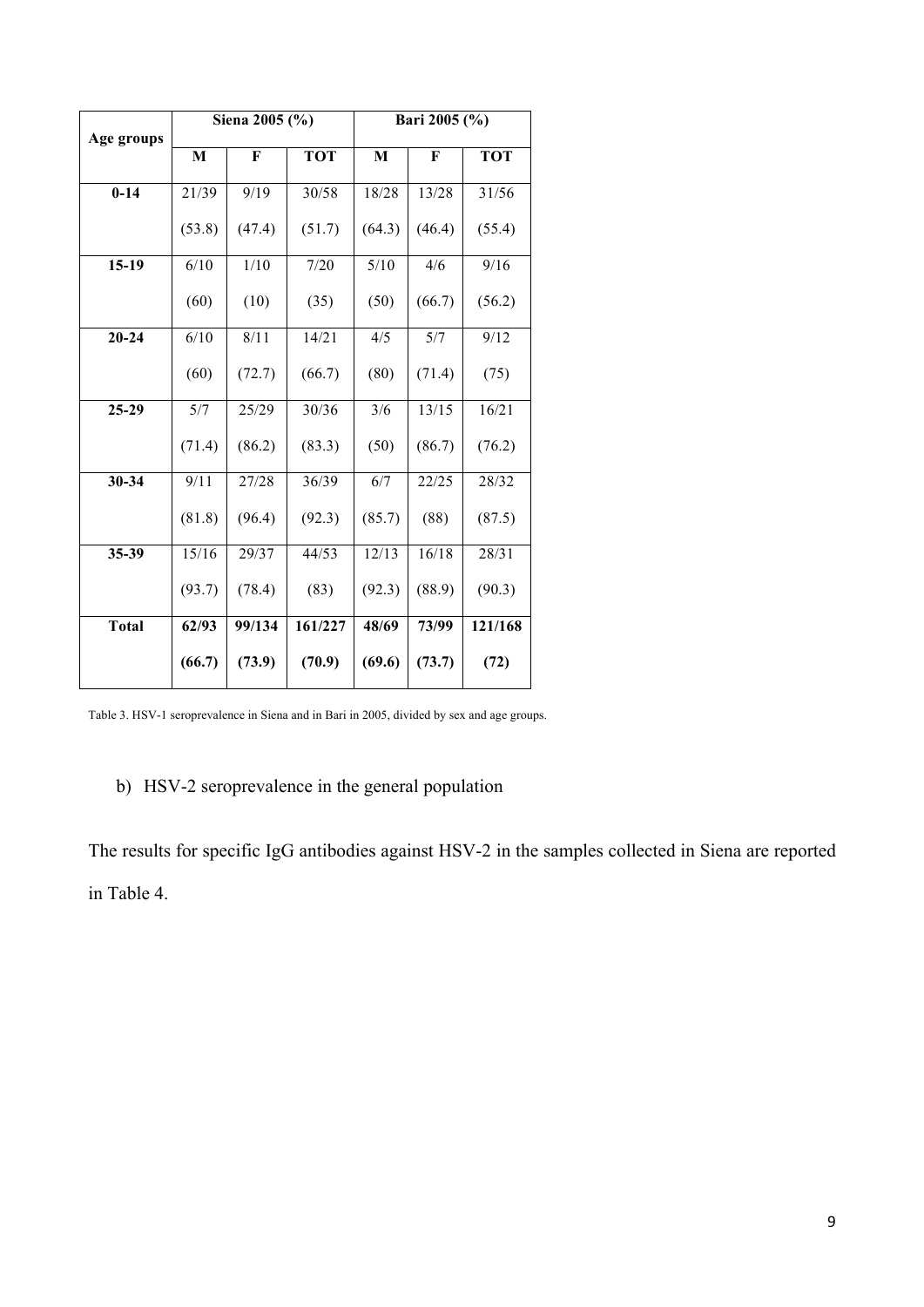| Age          |                   | Siena 2000 (%)          |            | Siena 2005 (%) |                         |            | Siena 2013-2014 (%)     |                         |                        |
|--------------|-------------------|-------------------------|------------|----------------|-------------------------|------------|-------------------------|-------------------------|------------------------|
| groups       | $\mathbf M$       | $\overline{\mathbf{F}}$ | <b>TOT</b> | $\mathbf{M}$   | $\overline{\mathbf{F}}$ | <b>TOT</b> | $\overline{\mathbf{M}}$ | $\overline{\mathbf{F}}$ | <b>TOT</b>             |
| $0 - 14$     | $\overline{5/60}$ | 3/40                    | 8/100      | 1/39           | 1/19                    | 2/58       | 0/10                    | $\overline{0/5}$        | $\overline{0/15}$      |
|              | (8.3)             | (7.5)                   | (8)        | (2.6)          | (5.3)                   | (3.4)      | $\left( \cdot \right)$  | $\left( \cdot \right)$  | $\left( \cdot \right)$ |
| $15-19$      | 1/8               | 14/41                   | 15/49      | 1/10           | 1/10                    | 2/20       | $\overline{0/9}$        | 0/13                    | 0/22                   |
|              | (12.5)            | (34.1)                  | (30.6)     | (10)           | (10)                    | (10)       | $\left( -\right)$       | $\left( \cdot \right)$  | $\left( \cdot \right)$ |
| $20 - 24$    | 7/12              | 17/39                   | 24/51      | 1/10           | 1/11                    | 2/21       | $\frac{3}{23}$          | 2/22                    | 5/45                   |
|              | (58.3)            | (43.6)                  | (47.1)     | (10)           | (9.1)                   | (9.5)      | (13)                    | (9.1)                   | (11.1)                 |
| $25-29$      | $\frac{3}{12}$    | 16/42                   | 19/54      | $1/7$          | 7/29                    | 8/36       | 4/26                    | $\frac{1}{23}$          | 5/49                   |
|              | (25)              | (38.1)                  | (35.2)     | (14.3)         | (24.1)                  | (22.2)     | (15.4)                  | (4.3)                   | (10.2)                 |
| 30-34        | $6/16$            | $8/50$                  | 14/66      | 3/11           | 4/28                    | 7/39       | 1/19                    | 0/31                    | $1/50$                 |
|              | (37.5)            | (16)                    | (21.2)     | (27.3)         | (14.3)                  | (17.9)     | (5.3)                   | $\left( \cdot \right)$  | (2)                    |
| $35 - 39$    | 7/20              | $\overline{0/31}$       | 7/51       | 2/16           | 7/37                    | 9/53       | $\frac{5}{25}$          | $\frac{3}{36}$          | 8/61                   |
|              | (35)              | $\left( \cdot \right)$  | (13.7)     | (12.5)         | (18.9)                  | (17)       | (20)                    | (8.3)                   | (13.1)                 |
| $40 - 49$    | 4/43              | 13/63                   | 17/106     | 1/39           | 14/59                   | 15/98      | 9/51                    | 9/59                    | 18/110                 |
|              | (9.3)             | (20.6)                  | (16)       | (2.6)          | (23.7)                  | (15.3)     | (17.6)                  | (15.2)                  | (16.4)                 |
| $50+$        | 16/54             | 19/90                   | 35/144     | 15/149         | 20/141                  | 35/290     | 11/74                   | 9/71                    | 20/145                 |
|              | (29.6)            | (21.1)                  | (24.3)     | (10.1)         | (14.2)                  | (12.1)     | (14.9)                  | (12.7)                  | (13.8)                 |
| <b>Total</b> | 49/225            | 90/396                  | 139/621    | 25/281         | 55/334                  | 80/615     | 33/237                  | 24/260                  | 57/497                 |
|              | (21.8)            | (22.7)                  | (22.4)     | (8.9)          | (16.5)                  | (13)       | (13.9)                  | (9.2)                   | (11.5)                 |

Table 4. HSV-2 seroprevalence in population of Siena in 2000, 2005 and 2013-2014, divided by sex and age groups.

HSV-2 seroprevalence was halved between 2000 and 2013-2014 (from 22.4% to 11.5%, P<0.001). In 2000 the prevalence among males and females exhibited no difference; in almost 15 years, both decreased (P<0.001), but in 2013-2014 the prevalence was higher among males than females, even if this difference is not considered to be statistically significant.

In almost all age groups, seroprevalence decreased in the time span considered. The greatest decreases were observed particularly in adolescents (P=0.005) and young adults (P<0.001); a decrease was observed also in children from a value of 8% in 2000 to 0% in 2013-2014, but the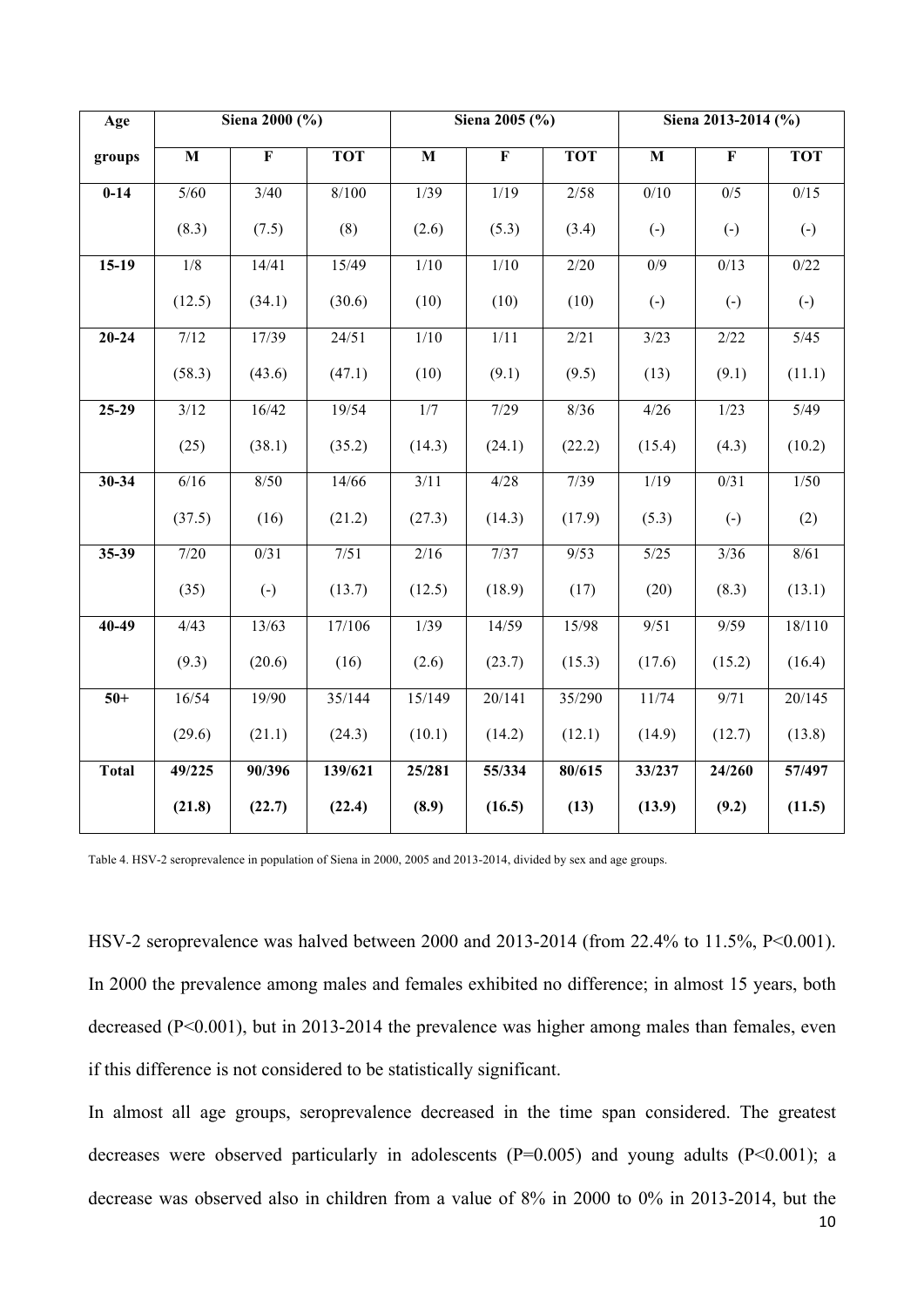difference was considered to be not statistically significant. In contrast, in 35-39 and 40-49 year old subjects no significant differences over the years were observed.

Considering the period 2013-2014, HSV-2 seropositivity is distributed only among the general population over 20 years of age, but over the years it was possible to observe some differences in seroprevalence patterns (Figure 2). While in 2000 30.6% of adolescents showed HSV-2 positivity and the peak of infection was achieved in 20-24 year old subjects (47.1%) with a decrease up to 13.7% in 35-39-year old group, in 2013-2014 none of the adolescents in the study showed positivity to the virus. In the same years, the 20-24 year old age group remains the most affected in conjunction with that of 25-29 year olds; also there is a second increase in seroprevalence in people over 35 years.



Figure 2. HSV-2 seroprevalence in population of Siena in 2000, 2005 and 2013-2014, divided by age groups with 95% CI.

The seroprevalence in samples collected in Siena in 2005 was compared with the results of samples collected in Bari in the same year (Table 5).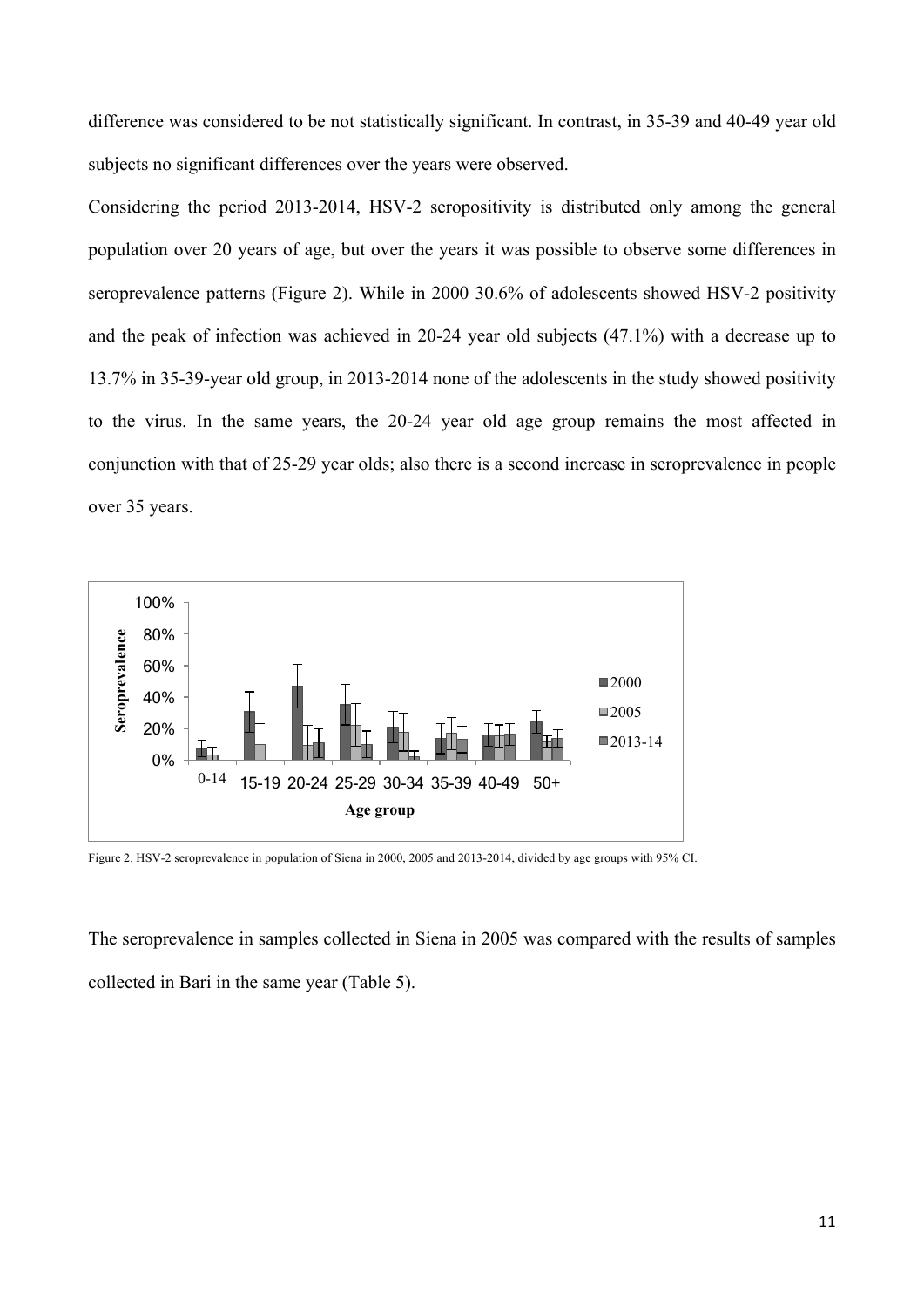| Age groups   |        | Siena 2005 (%) |            | Bari 2005 (%)          |                        |            |  |
|--------------|--------|----------------|------------|------------------------|------------------------|------------|--|
|              | M      | F              | <b>TOT</b> | M                      | F                      | <b>TOT</b> |  |
| $0 - 14$     | 1/39   | 1/19           | 2/58       | 1/28                   | 1/28                   | 2/56       |  |
|              | (2.6)  | (5.3)          | (3.4)      | (3.6)                  | (3.6)                  | (3.6)      |  |
| $15-19$      | 1/10   | 1/10           | 2/20       | 0/10                   | 0/6                    | 0/16       |  |
|              | (10)   | (10)           | (10)       | $\left( \cdot \right)$ | $\left( \cdot \right)$ | $\theta$   |  |
| $20 - 24$    | 1/10   | 1/11           | 2/21       | 1/5                    | 0/7                    | 1/12       |  |
|              | (10)   | (9.1)          | (9.5)      | (20)                   | $\left( \cdot \right)$ | (8.3)      |  |
| 25-29        | 1/7    | 7/29           | 8/36       | 0/6                    | 2/15                   | 2/21       |  |
|              | (14.3) | (24.1)         | (22.2)     | $\left( \cdot \right)$ | (13.3)                 | (9.5)      |  |
| 30-34        | 3/11   | 4/28           | 7/39       | 0/7                    | 2/25                   | 2/32       |  |
|              | (27.3) | (14.3)         | (17.9)     | $\left( \cdot \right)$ | (8)                    | (6.2)      |  |
| 35-39        | 2/16   | 7/37           | 9/53       | 1/13                   | 0/18                   | 1/31       |  |
|              | (12.5) | (18.9)         | (17)       | (7.7)                  | $\left( \cdot \right)$ | (3.2)      |  |
| <b>Total</b> | 9/93   | 21/134         | 30/227     | 3/69                   | 5/99                   | 8/168      |  |
|              | (9.7)  | (15.7)         | (13.2)     | (4.3)                  | (5)                    | (4.8)      |  |

Table 5. HSV-2 seroprevalence in Siena and in Bari in 2005, divided by sex and age groups.

The seroprevalence observed in the two cities showed a significant difference in the general population (13.2% in Siena vs 4.8% in Bari, P=0.008), in particular in women (P=0.02).

#### c) HSV-1 and HSV-2 seroprevalence among pregnant and infants

The prevalence of IgG antibodies against HSV-1 and HSV-2 in samples collected from pregnant women in Bari in 2003, 2004 and 2005 is shown in Table 6.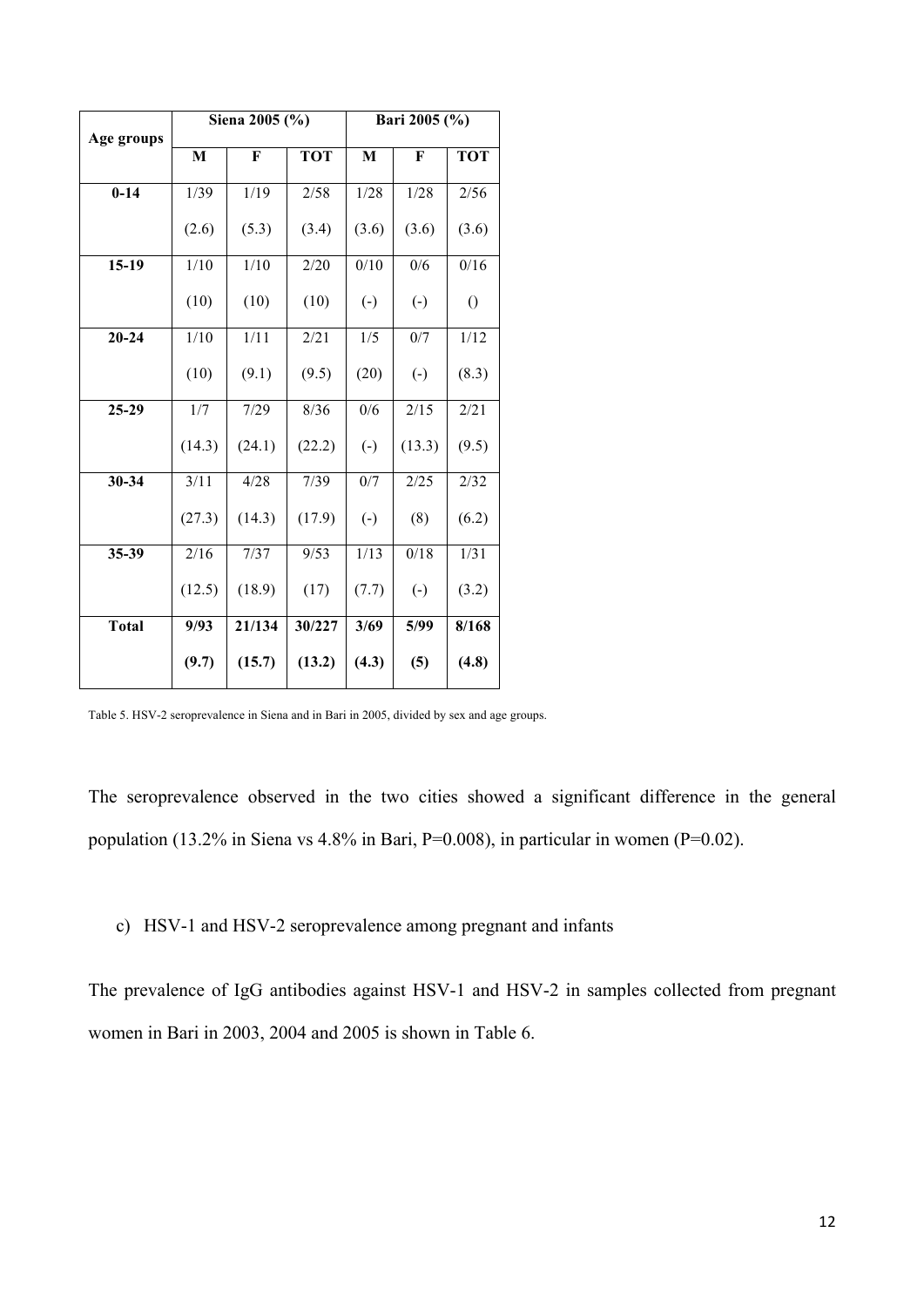|            |         | Pregnant | No pregnant |           |  |
|------------|---------|----------|-------------|-----------|--|
| Age groups | $HSV-1$ | $HSV-2$  | $HSV-1$     | $HSV-2$   |  |
|            | $(\%)$  | $(\%)$   | $(\%)$      | $(\%)$    |  |
| $20 - 24$  | 8/9     | 2/9      | 5/7         | 0/7       |  |
|            | (88.9)  | (22.2)   | (71.4)      | $(\cdot)$ |  |
| 25-29      | 27/30   | 5/30     | 13/15       | 2/15      |  |
|            | (90)    | (16.7)   | (86.7)      | (13.3)    |  |
| 30-34      | 32/34   | 1/34     | 22/25       | 2/25      |  |
|            | (94.1)  | (2.9)    | (88)        | (8)       |  |
| 35-39      | 16/18   | 1/18     | 16/18       | 0/18      |  |
|            | (88.9)  | (5.6)    | (88.9)      | $(\cdot)$ |  |
| <b>Tot</b> | 83/91   | 9/91     | 56/65       | 4/65      |  |
|            | (91.2)  | (9.9)    | (86.1)      | (6.1)     |  |

Table 6. HSV-1 and HSV-2 seroprevalence in Bari in 2003, 2004 and 2005 in pregnant women and control group, divided by age groups.

Among pregnant women, 91.2% and 9.9% showed antibodies against HSV-1 and HSV-2 respectively, while 8.8% were negative for both viruses. As shown in Table 5, no significant differences were observed comparing pregnant and women of the same age of the general population collected in Bari 2005. In both populations, all subjects positive for anti HSV-2 IgG were also positive for anti HSV-1 IgG.

Among infants, 38.2% and 30.9% showed anti-HSV-1 and anti-HSV-2 antibodies respectively (Table 7). 16.2% of them had antibodies directed against both viruses, in particular 23.5% of the infants 0-11 months of age and 8.8% of infants 1-year-old. HSV-1 seroprevalence showed a significant difference (P=0.024) between infants 0-11 months of age and infants 1-year-old, while no difference was observed for HSV-2, or for co-detection of both viruses.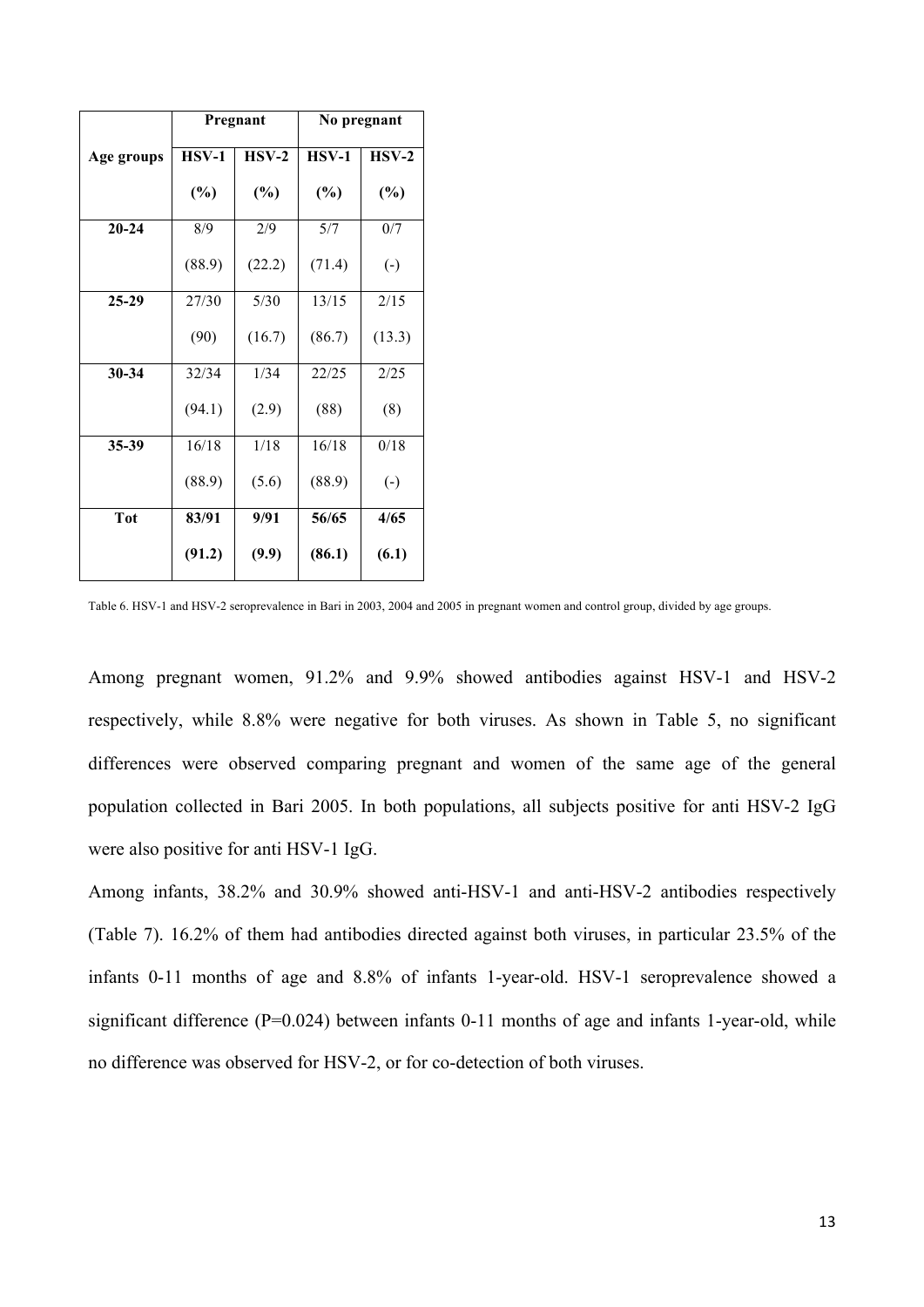|             | $HSV-1$ | $HSV-2$ |
|-------------|---------|---------|
| Age groups  | (%)     | $(\%)$  |
|             | 18/34   | 11/34   |
| 0-11 months | (52.9)  | (32.3)  |
|             | 8/34    | 10/34   |
| 1 year old  | (23.5)  | (29.4)  |
|             | 26/68   | 21/68   |
| <b>TOT</b>  | (38.2)  | (30.9)  |

Table 7. HSV-1 and HSV-2 seroprevalence in Bari in 2003, 2004 and 2005 among infants less than 1-year-old and 1-year-old.

#### **DISCUSSION**

HSV-1 and HSV-2 are among the most widespread human viral infections. HSV-2 is one of the most common causes of genital disease, while HSV-1 is associated primarily with orolabial ulceration; however, recently an increase in genital and neonatal herpes caused by HSV-1 has been reported [7-9]. In Italy, the seroepidemiology of HSV infection has been investigated in populations associated with some risk factors, such as HIV infection [13] or other STDs [12, 14, 18], or considering a single serotype [10, 11].

The serological study presented here was conducted in order to estimate the seroprevalence of HSV-1 and HSV-2 in a general population from Siena, analyzing potential differences in the spread of infection from 2000 to 2014 and making a comparison with the seroprevalence in a general population from Bari. Moreover, a preliminary study was carried out in a small population of samples of pregnant women and infants, to investigate the spread of HSV as infection source of infection in infants.

As expected, analysis of data obtained from this study confirms the widespread prevalence of HSV-1 in the general population with seroprevalence rates higher than those to HSV-2.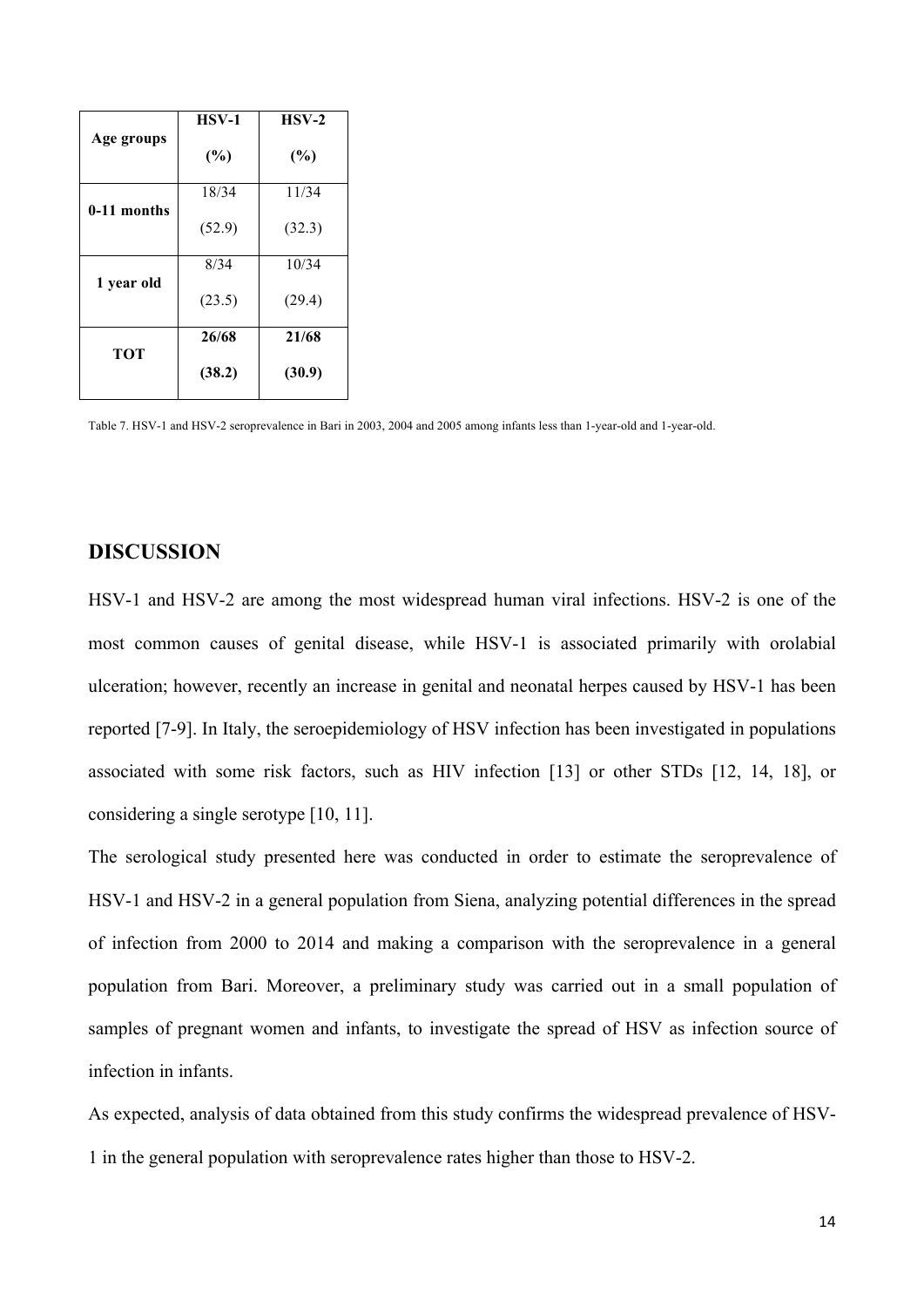The seroprevalence of HSV-1 declined significantly in the general population of Siena from 88.9% in 2000 to 70% in 2013-2014. This decrease has also been observed in other industrialized countries [6, 7, 16, 19] and associated with changes in socioeconomic status and family size, with improvements in living and hygiene conditions, as suggested by the same studies. The strongest decrease is observed in adolescents and young adults; in 2000 the peak of infection was achieved among adolescents, while in 2013-2014 HSV-1 infection was mainly acquired in 25-29 year-old subjects. Lack of HSV-1 immunity at the start of sexual activity makes young people more susceptible to genitally acquired HSV-1 infection [6, 19, 20]; women in particular are more susceptible to acquiring HSV-1, as well as HSV-2, as a genital infection because of a more vulnerable mucosal lining of the external genitalia [21]. In this study it was not possible to distinguish orolabial infections from genital infections. However, considering the 2013-2014 population, in every age group women show a higher rate of positivity than males of the same age, especially in the 30-34-year-old group.

HSV-2 prevalence declined significantly from 22.4% in 2000 to 11.5% in 2013-2014 among the general population and, as with HSV-1, the strongest decrease is observed in adolescents and young adults. In samples collected in 2000, 30.6% of adolescents exhibited positivity to HSV-2 antibodies, and the peak of infection was reached among young adults, while in 2013-2014 subjects who showed positivity to HSV-2 antibodies were over 20 years old. These results may reflect changes in sexual behavior, as acquisition of HSV-2 is considered a marker of previous sexual activity [6]. A second increase in HSV-2 seroprevalence was observed in people over 35 years of age without significant differences over the years, potentially correlated to a cumulative "sexual exposure" in older age groups. Considering the 2013-2014 population, women have a lower seroprevalence value than men, even if the difference is not statistically significant. This figure is in contrast with what has been observed by Pebody *et al.* [6], which states that women generally have a higher seroprevalence than men. A possible explanation could be that prior HSV-1 infection may protect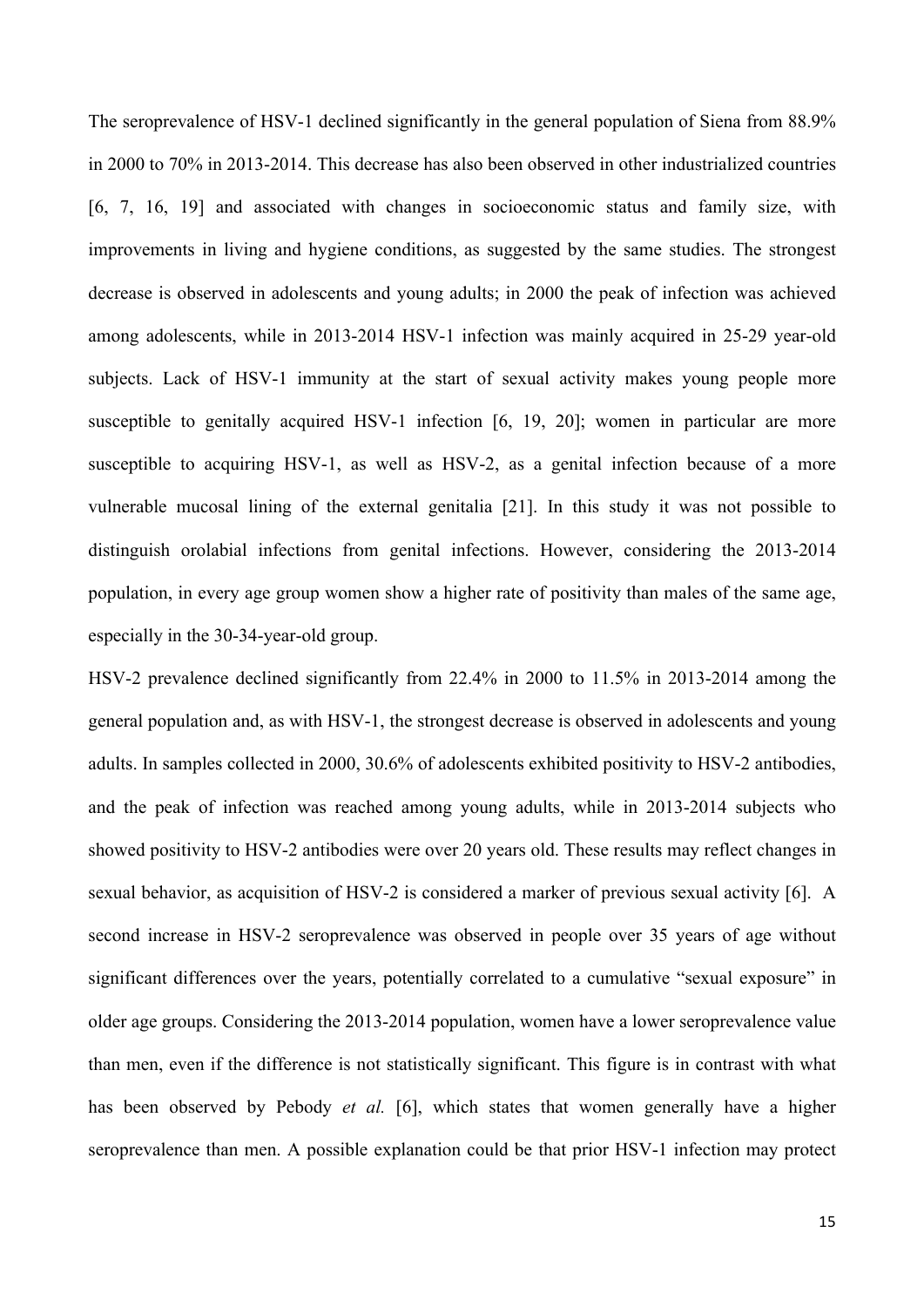against HSV-2 by conferring cross-immunity [7, 8, 22], even if it is still not known if a previous HSV-1 oral infection could confer the same protection as a HSV-1 genital infection.

While no differences were found among the general population of Siena and Bari for HSV-1 seroprevalence, HSV-2 antibody prevalence in Siena was higher than in Bari, especially in women, and additionally higher than those reported in Rome by Suligoi *et al.* [11]. These geographic differences could reflect historical differences in sexual behavior, as suggested by Pebody *et al.* [6], or differences in prevention and control programmes designed into these population.

Among pregnant women 91.2% and 9.9% showed antibodies against HSV-1 and HSV-2 respectively. HSV-2 seroprevalence in this study is consistent with those observed in Rome (7.6%) and Northern Italy (8.4%) [11, 15], but nevertheless it is lower than that reported among pregnant women in other countries, such as Germany (18%) and Finland (15.7%) [7, 23]. Conversely, HSV-1 seroprevalence was higher (82% in Germany and 70% in Finland) [7, 23]. 8.8% of the pregnant women in this study are negative to both viruses and therefore are at greater risk to acquire the infection during pregnancy and transmit it to a newborn [5, 24], considering that approximately 3% of women in Italy acquires HSV infection during pregnancy [25].

These data are confirmed by seroprevalence rates found in infants: 52.9% and 32.3% of children of 0-11 months of age show antibodies against HSV-1 and HSV-2 respectively, resulting from an infection or inherited passively from the mother. After the first year of life HSV-1 seroprevalence declines to 23.5%, while 29.4% of infants show antibodies against HSV-2. Because maternal antibodies wane within the first year of life [17], the presence of anti HSV-1 or HSV-2 antibodies in children 1-year-old is indicative of infection. Comparing seroprevalence rates among infants 0-11 months and infants 1-year-old it could be postulated that the presence of anti-HSV-1 antibodies in the first months of life could be associated with infection or passively acquired maternal immunity, whilst antibodies directed against HSV-2 are almost always associated with HSV-2 infection, which is vertically transmitted more frequently than HSV-1 as suggested by other studies [5, 6].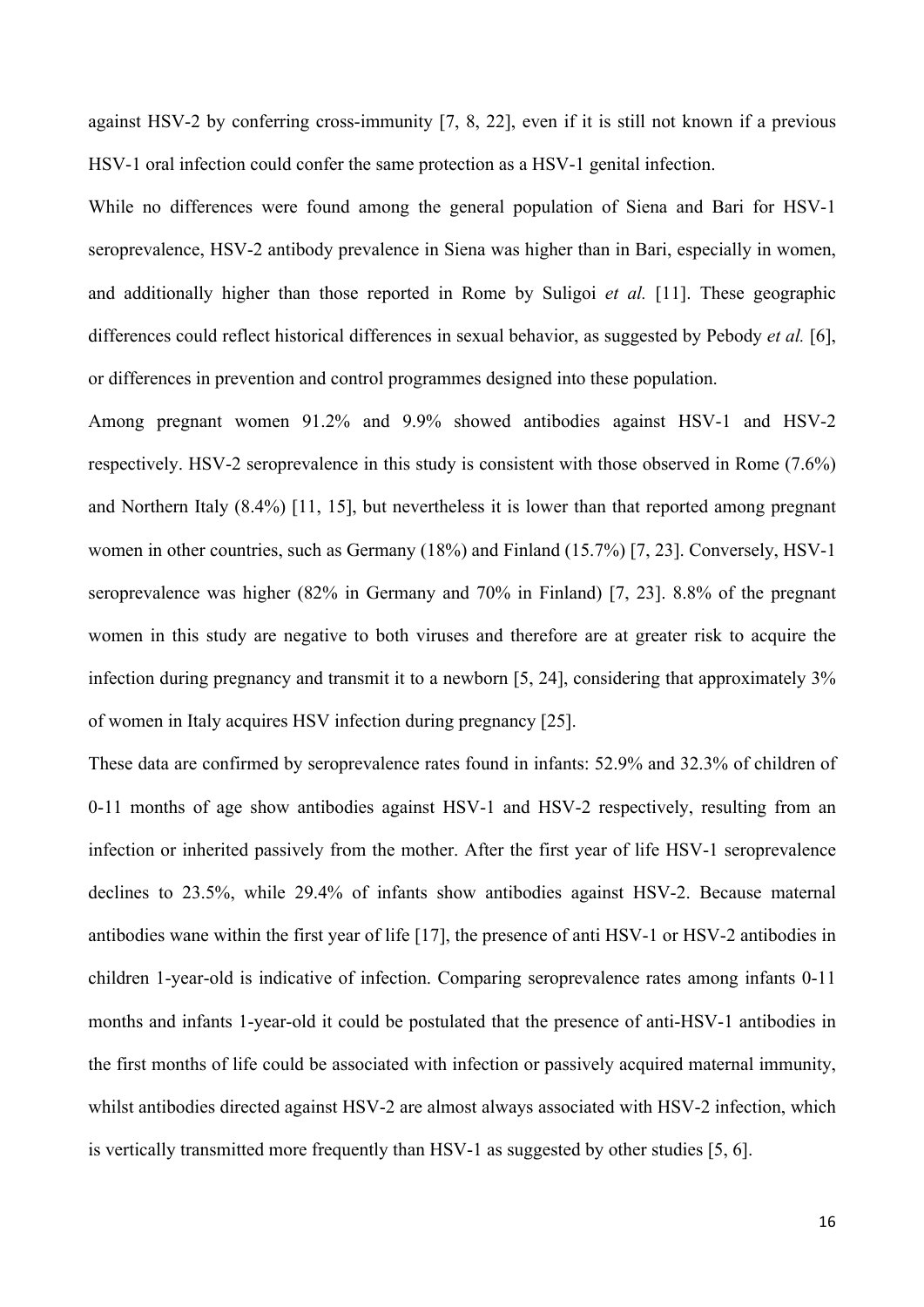The main importance of this study is that the detection of specific antibodies against HSV-1 and HSV-2 was conducted on samples that had been randomly collected in a general population, allowing characterization of the spread of the infections not only in high-risk subgroups (e.g. STD clinic attendees). On the other hand, some age groups are numerically limited because of the method of the sample collection and the lack of information (e.g. marital status, living area, education level, employment, sexual activity and number of partners, symptoms or previous diagnosis of genital herpes) on the subjects involved did not allow an evaluation of the influence of factors that may be related to an increased risk of HSV infection. Unfortunately, no data about the circulation of HSV-1 and HSV-2 in the years between those studied were available, therefore it was not possible to assess any changes in trends or possible epidemic outbreaks in the population studied.

#### **CONCLUSIONS**

In conclusion, this study highlights a decreased trend in seropositivity for both HSV viruses, especially in adolescents and young adults, updating data from previous studies and providing important information about the changing epidemiology of these infections in Italy as already observed in other countries. Moreover, prevalence rates found among pregnant women and infants indicate both viruses as a source of infection in infants, emphasizing the importance of prevention with vaccine development and adequate communication to healthcare workers and public.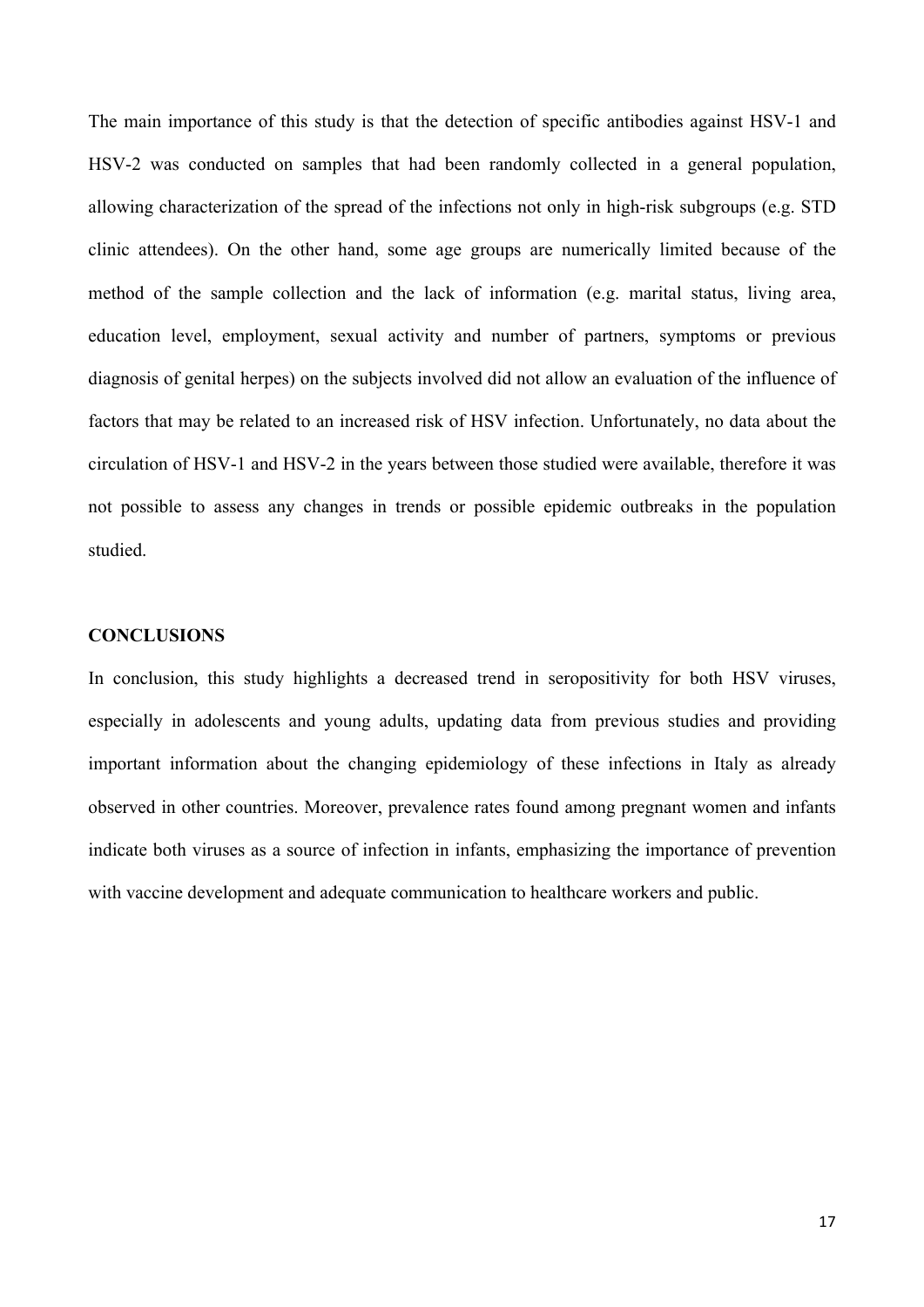#### *Acknowledgments*

The authors thank Dr Stefania Rossi for the statistical support.

#### *Funding*

This research did not receive any specific grant from any funding agencies in the public,

commercial, or not-for-profit sectors.

#### *Conflicts of interest*

The authors declare no conflict of interest.

#### *Authors' contributions*

Serena Marchi and Claudia Maria Trombetta performed laboratory work. Serena Marchi wrote the

first draft of the manuscript. Nigel Temperton performed the linguistic revision of the manuscript.

All authors critically read and revised the manuscript and approved the final version. 

- 1. Brady, R.C. and D.I. Bernstein, *Treatment of herpes simplex virus infections.* Antiviral Res, 2004. **61**(2): p. 73-81.
- 2. Whitley, R.J. and B. Roizman, *Herpes simplex virus infections*. Lancet, 2001. **357**(9267): p. 1513-8.
- 3. Whitley, R.J., *Neonatal herpes simplex virus infections.* J Med Virol, 1993. **Suppl 1**: p. 13-21.
- 4. Cherpes, T.L., D.B. Matthews, and S.A. Maryak, *Neonatal herpes simplex virus infection*. Clin Obstet Gynecol, 2012. **55**(4): p. 938-44.
- 5. Brown, Z.A., S. Selke, J. Zeh, J. Kopelman, A. Maslow, R.L. Ashley, D.H. Watts, S. Berry, M. Herd, and L. Corey, *The acquisition of herpes simplex virus during pregnancy.* N Engl J Med, 1997. **337(8)**: p. 509-15.
- 6. Pebody, R.G., N. Andrews, D. Brown, R. Gopal, H. De Melker, G. Francois, N. Gatcheva, W. Hellenbrand, S. Jokinen, I. Klavs, M. Kojouharova, T. Kortbeek, B. Kriz, K. Prosenc, K. Roubalova, P. Teocharov, W. Thierfelder, M. Valle, P. Van Damme, and R. Vranckx, *The seroepidemiology of herpes simplex virus type 1 and 2 in Europe.* Sex Transm Infect, 2004. **80**(3): p. 185-91.
- 7. Sauerbrei, A., S. Schmitt, T. Scheper, A. Brandstadt, S. Saschenbrecker, M. Motz, E. Soutschek, and P. Wutzler, *Seroprevalence of herpes simplex virus type 1 and type 2 in Thuringia, Germany, 1999 to 2006.* Euro Surveill, 2011. **16**(44).
- 8. Brugha, R., K. Keersmaekers, A. Renton, and A. Meheus, *Genital herpes infection: a review.* Int J Epidemiol, 1997. **26**(4): p. 698-709.
- 9. Lafferty, W.E., L. Downey, C. Celum, and A. Wald, *Herpes simplex virus type 1 as a cause of genital herpes: impact on surveillance and prevention.* J Infect Dis, 2000. **181**(4): p. 1454-7.